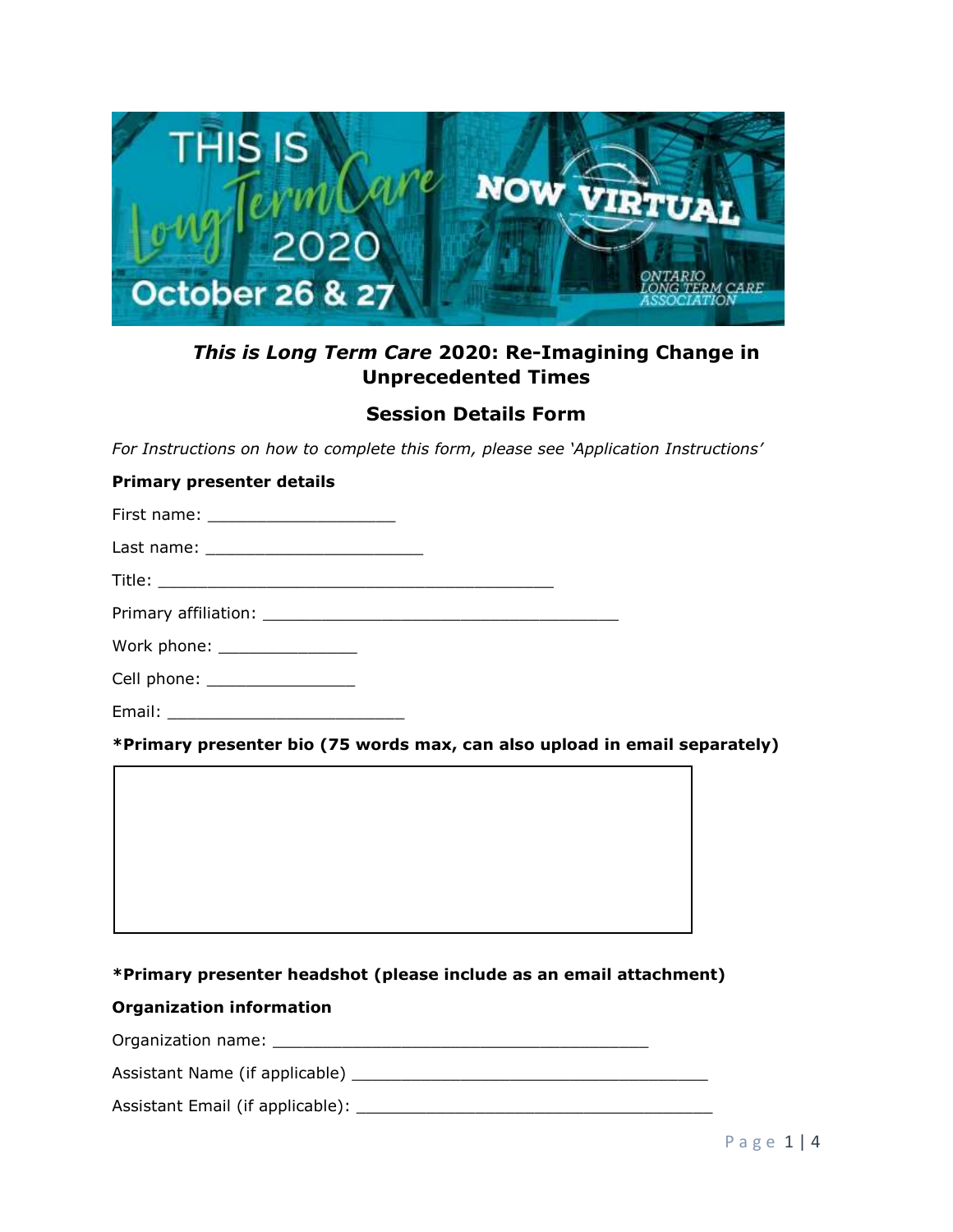### **+ Additional presenter information**

First name: \_\_\_\_\_\_\_\_\_\_\_\_\_\_\_\_\_\_\_

Last name: \_\_\_\_\_\_\_\_\_\_\_\_\_\_\_\_\_\_\_\_\_\_

Job title:

Primary affiliation: \_\_\_\_\_\_\_\_\_\_\_\_\_\_\_\_\_\_\_\_\_\_\_\_\_\_\_\_\_\_\_\_\_\_\_\_

Organization name:

Email: \_\_\_\_\_\_\_\_\_\_\_\_\_\_\_\_\_\_\_\_\_\_\_\_

## **\*Primary Presenter Bio (75 words max)**

**\*Primary Presenter headshot (upload)**

## **Session Themes (please indicate your theme(s) below)**

**Tags** (check all that apply):  $\Box$  Food Safety  $\Box$  Policy  $\Box$  Policy  $\Box$  Recreation

- ❑ Alzheimer's & Dementias ❑ Financial benchmarking ❑ Recruitment & retention
- 

**SESSION DETAILS**

- 
- 
- ❑ Culinary, dietary and/or
- nutrition ❑ Culture change ❑ Legal & risk ❑ Staff safety
- ❑ Data collection & analytics ❑ MAID ❑ Staffing & labour
- ❑ Design & capital improvements ❑ Media & crisis support ❑ Supply chain
- ❑ Digital health care ❑ Medication safety & ❑ System integration
- ❑ Diversity & inclusion management ❑ Technology
- 
- ❑ Emergency preparedness ❑ Models of care ❑ Training, coaching
- ❑ Environmental/housekeeping ❑ Operations ❑ Other:
- 
- $\Box$  Falls prevention
- 
- 
- ❑ Clinical ❑ Incontinence management ❑ Regulations
	-
	-
	-
	-
	-
	-
	-
	-
	-
	-
	- ❑ Palliative end-of-life care
- 
- 
- 
- ❑ Best practice ❑ Funding & costing ❑ Red tape reduction
	-
- ❑ Compliance ❑ Infection prevention & control ❑ Resident or family experience
	- ❑ Innovation ❑ Resident safety
		-
		-
		-
		-
		-
- ❑ Education ❑ Mental health ❑ Tools & resources
	-
	-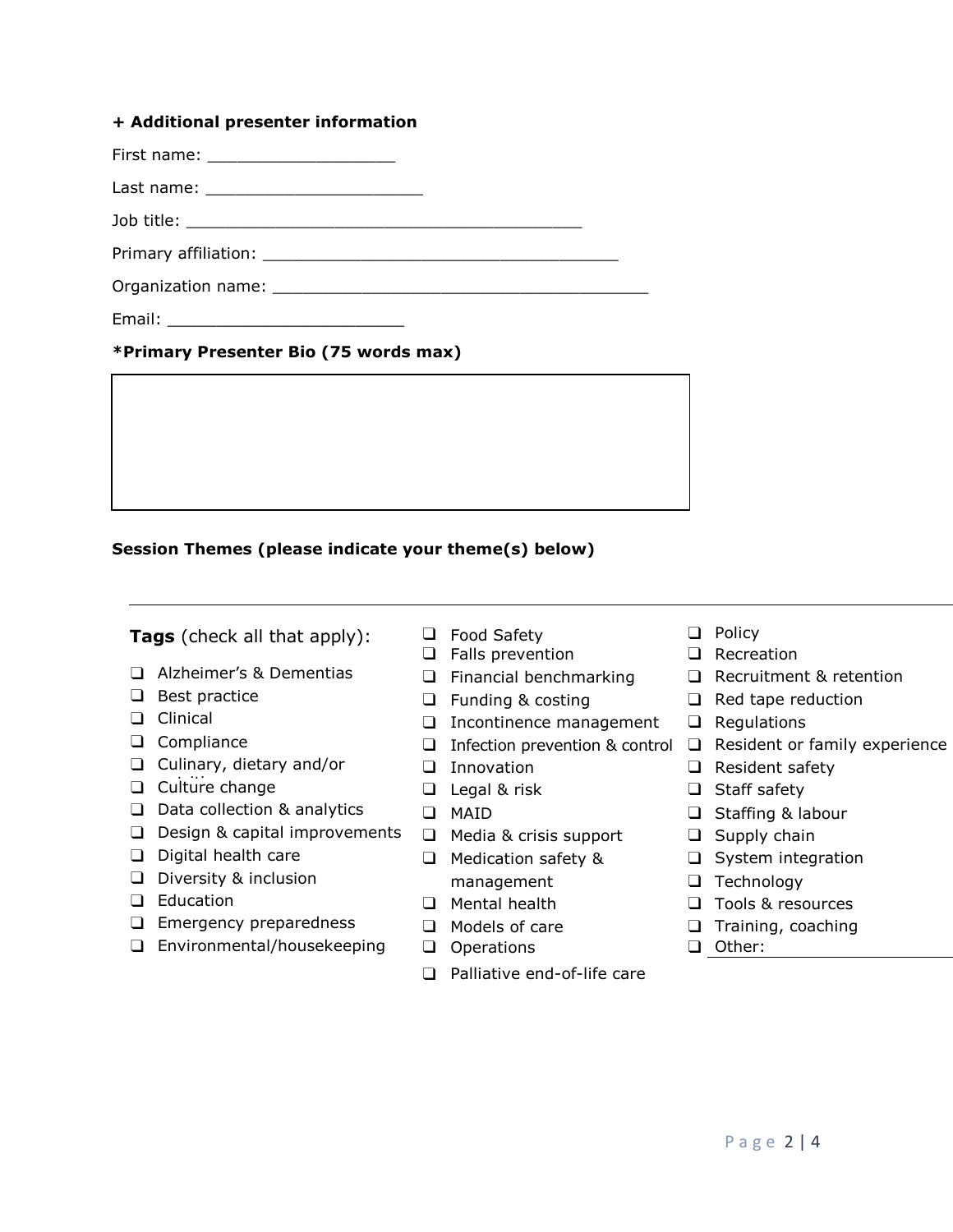**Target Audience** (Who is interested in this content?):

## **Presentation Title:**

### **Abstract**

Provide an overview of your session content. (max 150 words)

Provide a session description to be used in the conference program and promotional material. Please write your description out in third person language, ensuring that you check for grammatical errors and flow(max 50 words)